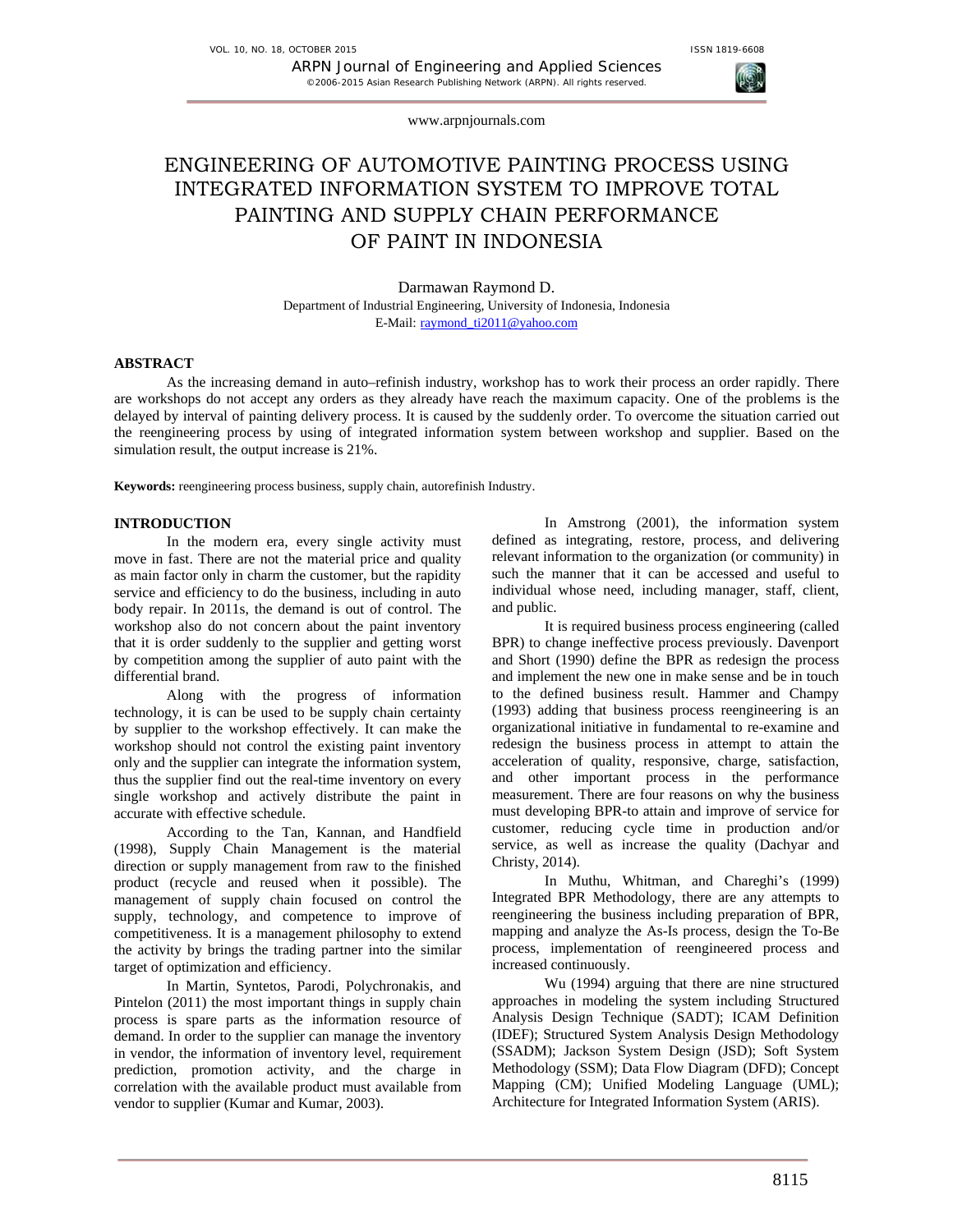www.arpnjournals.com

In other side, the Business Process Simulation (BPS) is an instrument rooted from manufacture system analysis, however, in current the BPS can used to assist the management change in any several manufacture process of service (Greasley, 2003).

# **RESEARCH METHODOLOGY**

The study intends to improve of output and supply chain effectiveness of auto-paint and avoid the impediments caused by incomplete information. The first phase of data collection is field observation directly. The collected data consists of process business occurred among the workshop and supplier, transaction data of paint purchasing from the workshop and supplier, and time study on system obtained from supplier and ten workshops. Moreover, other data collected by interview as the reference of this research.

By total approaches of modeling process, the study prefer to Unified Modeling Language (UML). It is a universal standard language occupied by management of object group in represents whole kinds of software system including specification, construction, and documentation. Establishment of UML diagram practically much used to be specification of technique, design, and modeling of information system variation in increase the technical accuracy and description of requirement in many things refer to the information system (Kanwalvir and Himanshu, 2011). The structure of UML, including class, interface, collaboration, use-case, behavioral things comprise of interaction, state machine, grouping things comprising of packages, and notes. Meanwhile the standard of UML consists of use case diagram, class diagram, collaboration diagram, sequence diagram, state diagram, activity diagram, component diagram, and deployment diagram (Yusuf, Folorunso, Akinwale, and Adejumobi, 2011).

 Afterward, established process mapping by one of UML standards-use case diagram; Eichelberger (2008) arguing that it is can used to find out the behavior of actor involved in the system. Jacobson (1992) describes three main concepts on it: (1) there is an actor who represent an individual, system or machine interact to the developed system; (2) use case, a work must doing for support of the developed system; it is represent the particular function of the system; and (3) correlation that represent the

dependency between use cases or inter-actor and uses case that bring us can made the particular policy of the system by integrate the existing features.

## **An analysis of transaction data**

 By the historical data of transaction, painting order of the car always by the run and unpredictable order. By the selling analysis of spare part in Pareto diagram, from any colors only one product from many can be sold, that make the delivery ineffective as the order is one and only. Without a color, however, the paint cannot be produced perfectly thus it is delayed or inappropriate in expected result.

# **Analysis of As-Is process**

 There are any processes categorized in NVA (Non Value Added) Activity or process without proceed. In Muthu, Whitman, and Cheraghi's (1999) theory, there is a phase must be doing to do the BPR-analyze any activities in NVA-the overproduction, waiting, transport, over-processing, inventory, motion, and defect (Dennis P., 2002). The activity of SPK delivery categorized in NVA transport, inspection of paint stock and restock decision making categorized in over-processing, production of paint is in delay category, and investigation of the working result categorized in defect. The activities categorized in NVA caused by information system without effective and appropriate integration.

Meanwhile, there is a use case in the business process occurred in supplier including in NVA overprocessing category-transaction analysis. It is caused by activity of data duplication of delivery invoice into the computer, that with appropriate information system, automatically it will entered to the information system, thus the supervisor of supplier do not have to duplicate the invoice anymore into the computer.

 By the simulation, it is find out that in average the workshop can accomplish 154 of 200 automobiles a month. It is mean that only 77% of order can accomplished. The main problem of the process is longer material delivery thus result in delay when the stock is empty. In average, by the simulation find out that delayed of the delivery process is 29.9 hours of order will be delivered. The situation result in delay in painting process.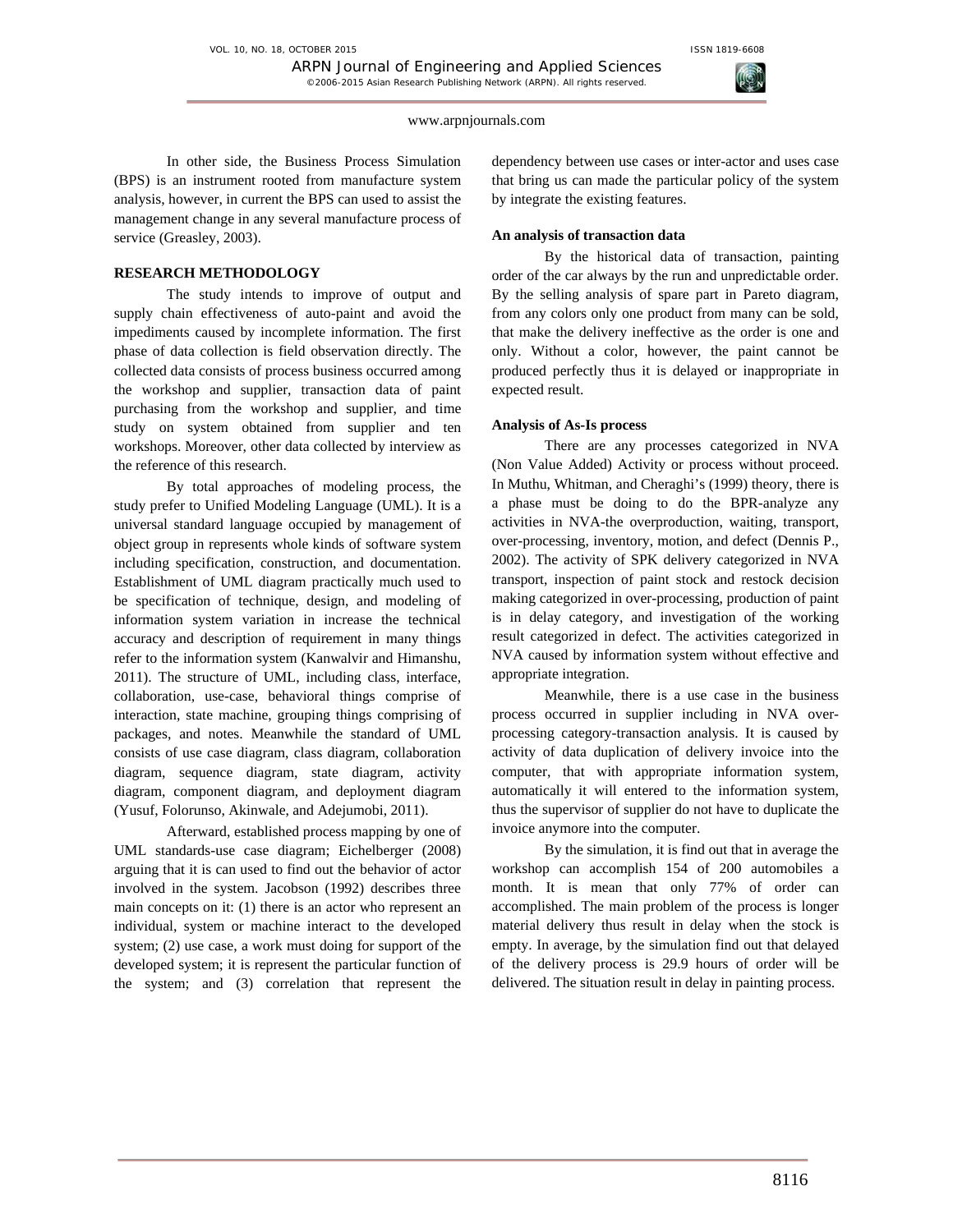VOL. 10, NO. 18, OCTOBER 2015 **ISSN 1819-6608** 



ARPN Journal of Engineering and Applied Sciences

**Figure-1.** Use case of As-Is.

#### **An analysis of To-Be process**

 The process of To-Be established by analysis the existing problem in As-Is process. There are five activities in the integrated information system can removeddelivering process of SPK, examination process of paint stock, decision making of restock, delaying activity waiting for paint from production process of paint. Meanwhile, in supplier party, the transaction analysis process also, can maximize to avoid the waste time.

The thing can changed by the As-Is process is preliminary integration of establishment process of SPK from order maker to the paint mixer, thus the delivering activity of SPK can removed. Even if it doesn't significant, but the change can reduce the cycle time that in prior is 58.39 hours to be 58.07.

In this study carried out three scenarios. The first of To-Be process's simulation is interpretation of information in order receiver at the workshop and paint mixer to remove the SPK process that order receiver must deliver an approved SPK. The process is shown in Figure-2.



**Figure-2.** Process flow of To-Be scenario #1.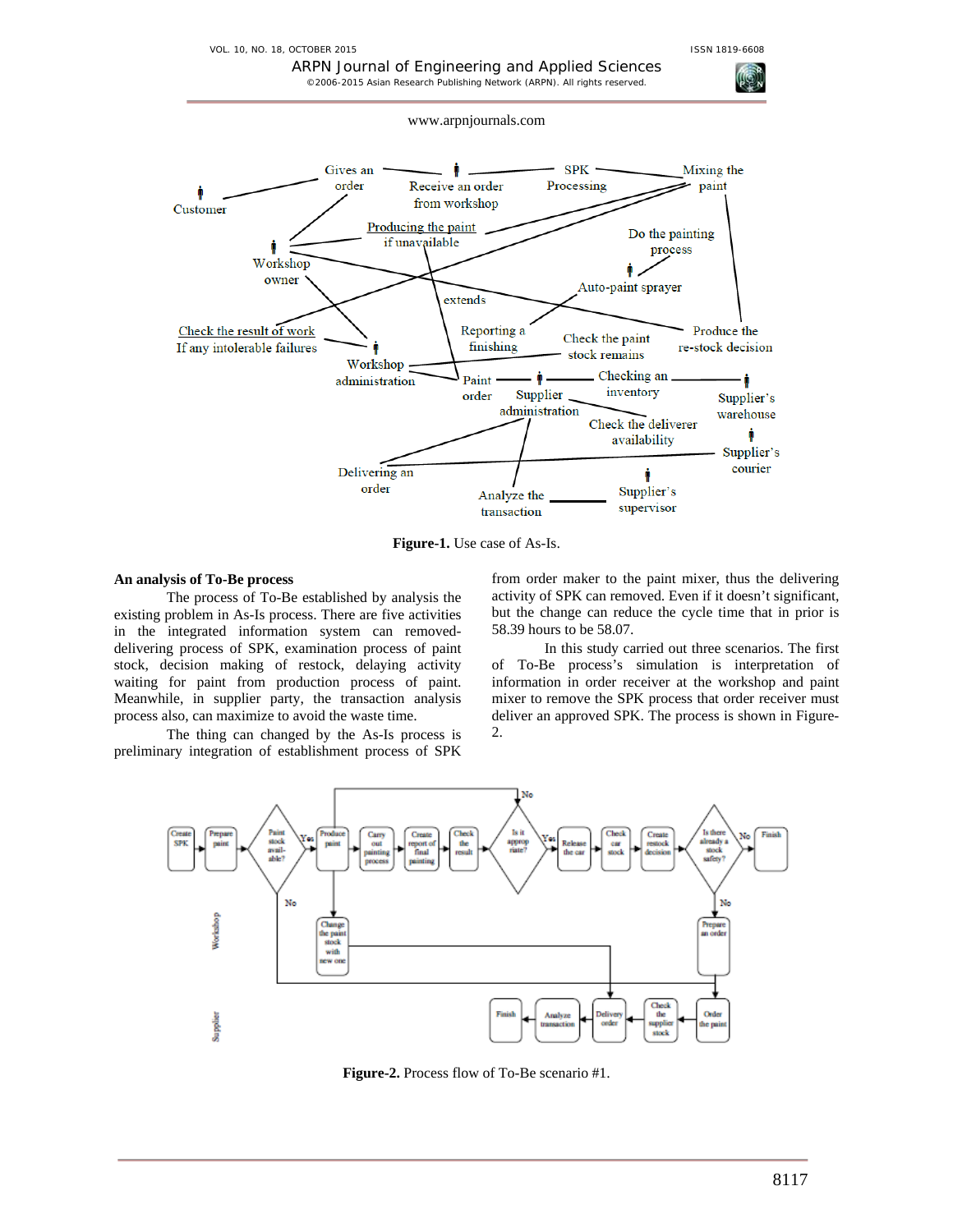ARPN Journal of Engineering and Applied Sciences ©2006-2015 Asian Research Publishing Network (ARPN). All rights reserved.

www.arpnjournals.com



**Figure-3.** Process flow of To-Be scenario #2.



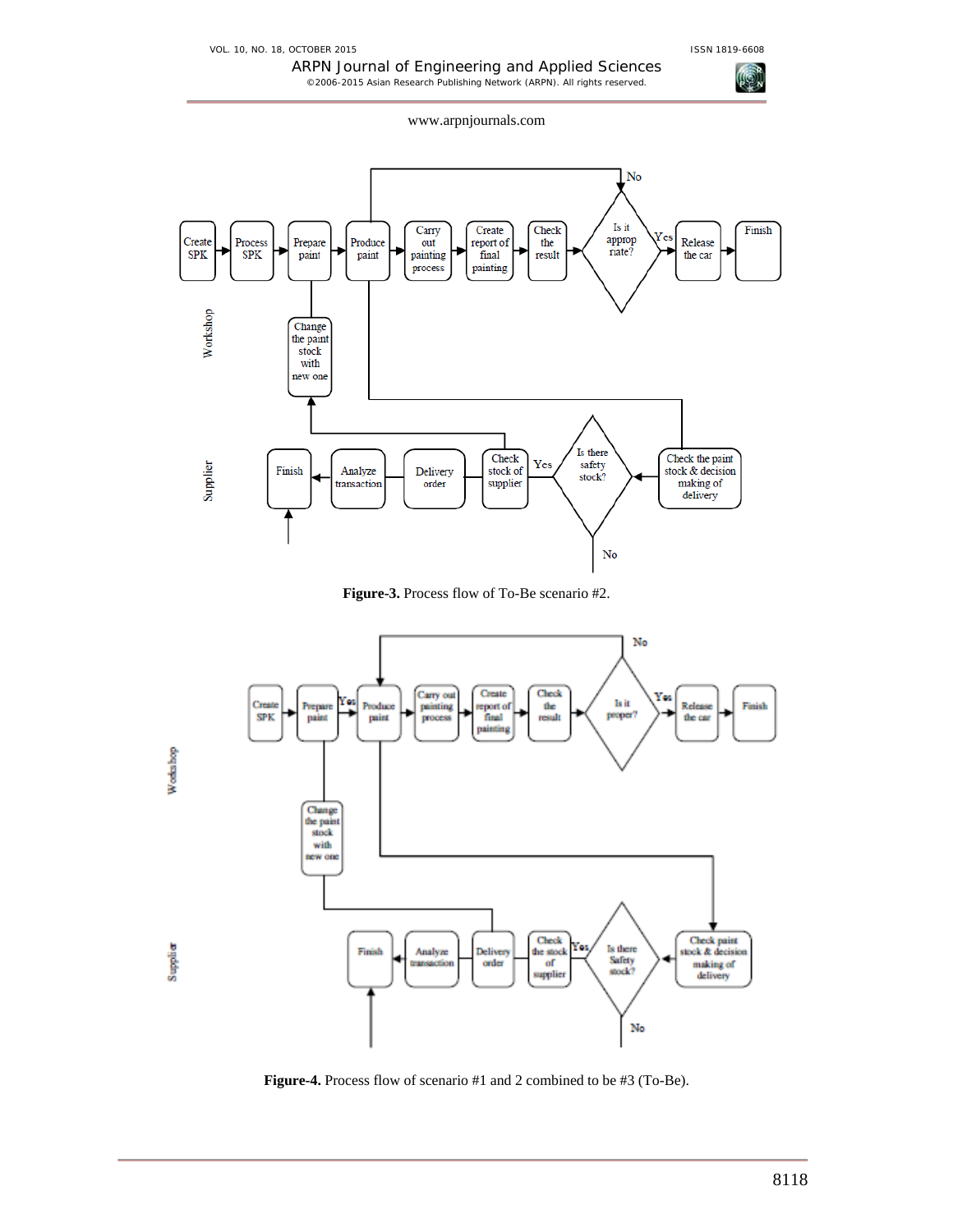VOL. 10, NO. 18, OCTOBER 2015 **ISSN 1819-6608** 





**Figure-5.** Use-case process of To-Be.

The second scenario of To-Be process is the most important, integrating information system in supplier and workshop. By integrated system, the delayed delivery can remove, and the delivery schedule of supplier could be done. The comprehensive process of the second scenario is shown in Figure-3.

The third scenario of the To-Be process is combination of scenario 1 and 2. Whole the process of third scenario can see by Figure-4.

The most significant of To-Be process is scenario 2 as beside improve of output the workshop from 154 to 187, it is because a delivery scheduling thus the courier to be scheduled in material delivery. By the second scenario it is combined and under simulation there is a significant exchange than As-Is process. The comparison of second process is shown in Table-1.

|            | <b>Transaction statistics (Hours)</b> |           |          |          |                 |  |
|------------|---------------------------------------|-----------|----------|----------|-----------------|--|
|            | Count                                 | Avg cycle | Avg work | Avg wait | Avg res<br>wait |  |
| $As-Is$    | 154                                   | 58,39     | 5,74     | 52,65    | 8,43            |  |
| Scenario 1 | 154                                   | 58,07     | 5,72     | 52,35    | 8,3             |  |
| Scenario 2 | 187                                   | 48,25     | 1,6      | 46,65    | 2,45            |  |
| Scenario 3 | 187                                   | 48,02     | 1.54     | 46,48    | 2,45            |  |

**Table-1.** Tabulation of simulation comparison result of As-Is process, scenario 1, 2, 3.

In addition the painting process, the transaction analysis process acceleration arranged by supplier's supervisor for the next import policy also decrease and the comparison of process acceleration of analysis listed on Table-2.

By comparison of any scenarios, the third is the best and could be the To-Be process.

**Table-2.** Comparison of transaction analysis acceleration.

|           |       | <b>Transaction statistics (Hours)</b> |          |  |
|-----------|-------|---------------------------------------|----------|--|
|           | Count | Avg cycle                             | Avg work |  |
| $As-Is$   |       | 5.58                                  | 4.58     |  |
| $To - Be$ |       | 1.08                                  | 1.08     |  |